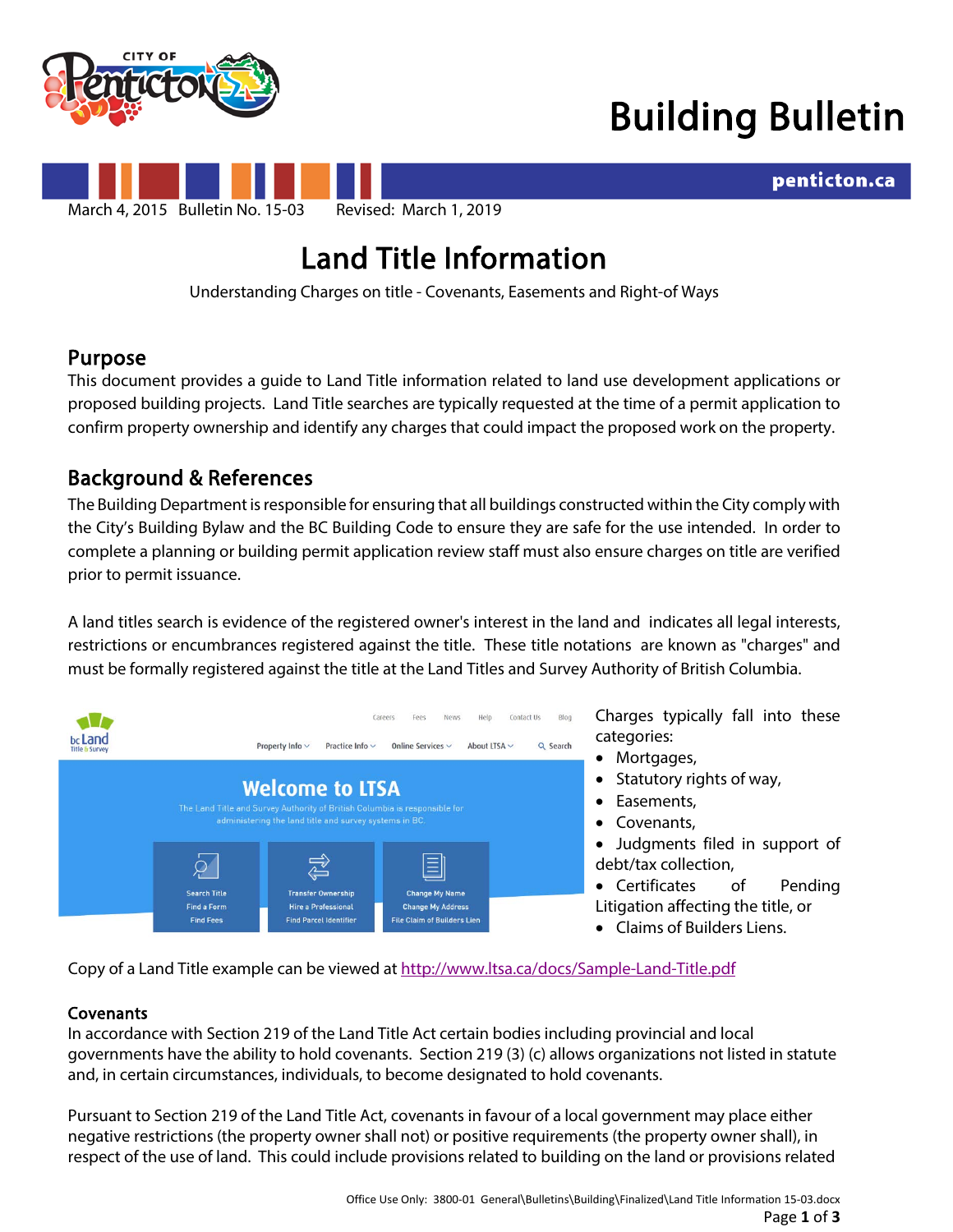to subdividing the land. These covenants may provide local governments with a mechanism to preserve land or its special attributes.

#### Covenants for Conservation Purposes, Section 219, Land Title Act

A conservation covenant is a voluntary agreement to conserve land or protect specific attributes of the land. It is an agreement between a private land owner and a designated individual or organization registered on the land title and is legally binding on all future owners of the property. A covenant may include provisions that restrict the use of, or require that improvements be maintained on the property for the protection of natural, historical, cultural, architectural, environmental, heritage, scientific, wildlife or plant-life values.

These may include:

- Geotechnical requirements to involve the services of a professional engineer or no-build areas;
- Environmental setbacks or no-build areas;
- Land use restrictions:

• Building Scheme (architectural) covenants typically are not administered by the City but City staff may request confirmation that a review has been completed prior to issuing a permit.

#### **Easements**

An easement is the right to use or restrict the use of the land of another person (usually a neighbour) in some way. The right to use the land is a positive easement. The right restricting the use of land is referred to as a negative easement and is registered as a restrictive covenant.

#### Rights- of-Way

A statutory right of way (SROW) is a type of easement for a specific use that is usually granted to a government, public utility, pipe line company or railroad to place, maintain, access services and infrastructure on parcels of land. SROWs usually prohibit the land owner from building permanent structures within the statutory right of way.

Pursuant to the Land Title Act Section 218, statutory rights of way can be created in favour of local governments for the operation and maintenance of the local government's "undertaking" (for example, access over private land for the installation and maintenance of sewer works).

Any proposed work, including overhangs and excavations, within a SROW must be approved by the City's Engineering Department prior to commencement of the work.

#### Section 57 Notice on Title

A Notice on Title serves as notice to anyone searching the title of a property that the property in question may be in breach of local government bylaws or regulations. The Notice on Title itself does not disclose the details of any breach of bylaw or regulations, but rather, specifies that further information may be obtained from the local government office.

Once registered at the Land Titles Office, the notice will serve to advise anyone with interest in the land of the regulations contravened; provide disclosure to future owners; and protect taxpayers from potential claims with regard to the contravention, as per Section 57 of the Community Charter.

See [Section 57 Notice on Title](https://www.penticton.ca/assets/Departments/Building/Bulletin/Bulletin%20Building%202015-04%20Section%2057%20Notice%20on%20Title.pdf) Bulletin No.15-04 for further information.

For more information regarding Land Title information please contact [BC Land Title & Survey \(LSTA\)](http://www.ltsa.ca/cms/what-is-a-land-title) or 1-877-577-LTSA (5872)